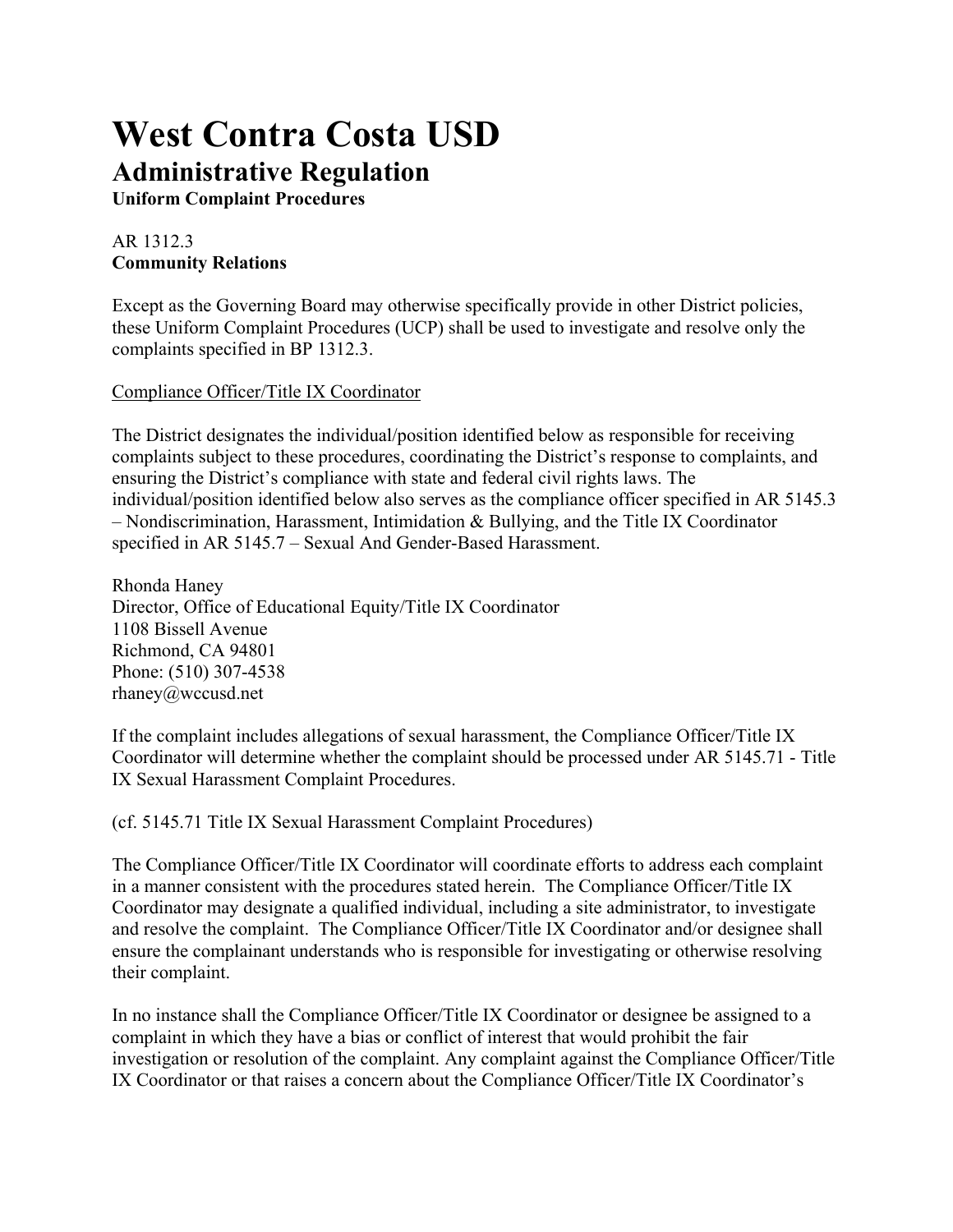ability to investigate the complaint fairly and without bias shall be filed with the Superintendent or designee who shall determine how the complaint will be investigated or otherwise processed.

The Superintendent, Compliance Officer/Title IX Coordinator, or designee shall ensure that employees assigned to investigate and resolve complaints receive training and are knowledgeable about the laws and programs at issue in the complaints to which they are assigned. Training provided to such employees shall cover current state and federal laws and regulations governing the program, applicable processes for investigating and resolving complaints, including those alleging unlawful discrimination sexual harassment, or related retaliation, applicable standards for reaching decisions on complaints, and appropriate corrective measures. Assigned employees may have access to legal counsel as determined by the Superintendent, Compliance Officer/Title IX Coordinator, or designee.

#### Supportive Measures

The Compliance Officer/Title IX Coordinator or designee, in consultation with the Compliance Officer/Title IX Coordinator, as necessary, shall determine whether supportive measures are necessary during and pending the result of an investigation to stop the alleged discrimination and ensure that all students have access to the educational program and a safe school environment. Supportive measures will be implemented on a case by case basis and shall be offered to both complainant and respondent, as appropriate. Any supportive measures adopted to address unlawful discrimination, sexual harassment or related retaliation shall be designed to preserve equal access to the District's educational program or activity without unreasonably burdening the other involved party. The supportive measures shall remain in place until the compliance officer determines that they are no longer necessary or until the District issues its Investigation Report, described below, whichever occurs first.

#### Notifications

The District's UCP policy and administrative regulation shall be posted in all District schools and offices, including staff lounges and student government meeting rooms, as well as on the District's website. (Education Code  $\S$  [234.1\)](http://gamutonline.net/displayPolicy/460631/1) It shall include the name and title of the person responsible for processing complaints. It shall also advise the parties of the appeal rights and civil law remedies that may be available to them.

In, addition, the Superintendent or designee shall annually provide written notification of the District's UCP to students, employees, parents/guardians of District students, District advisory committee members, school advisory committee members, appropriate private school officials or representatives, and other interested parties. (5 CCR § [4622\)](http://gamutonline.net/displayPolicy/187025/1)

#### Required Statements Regarding Complaint Procedures

Specific statements summarizing the complaint procedures which are required by the CDE are set forth below.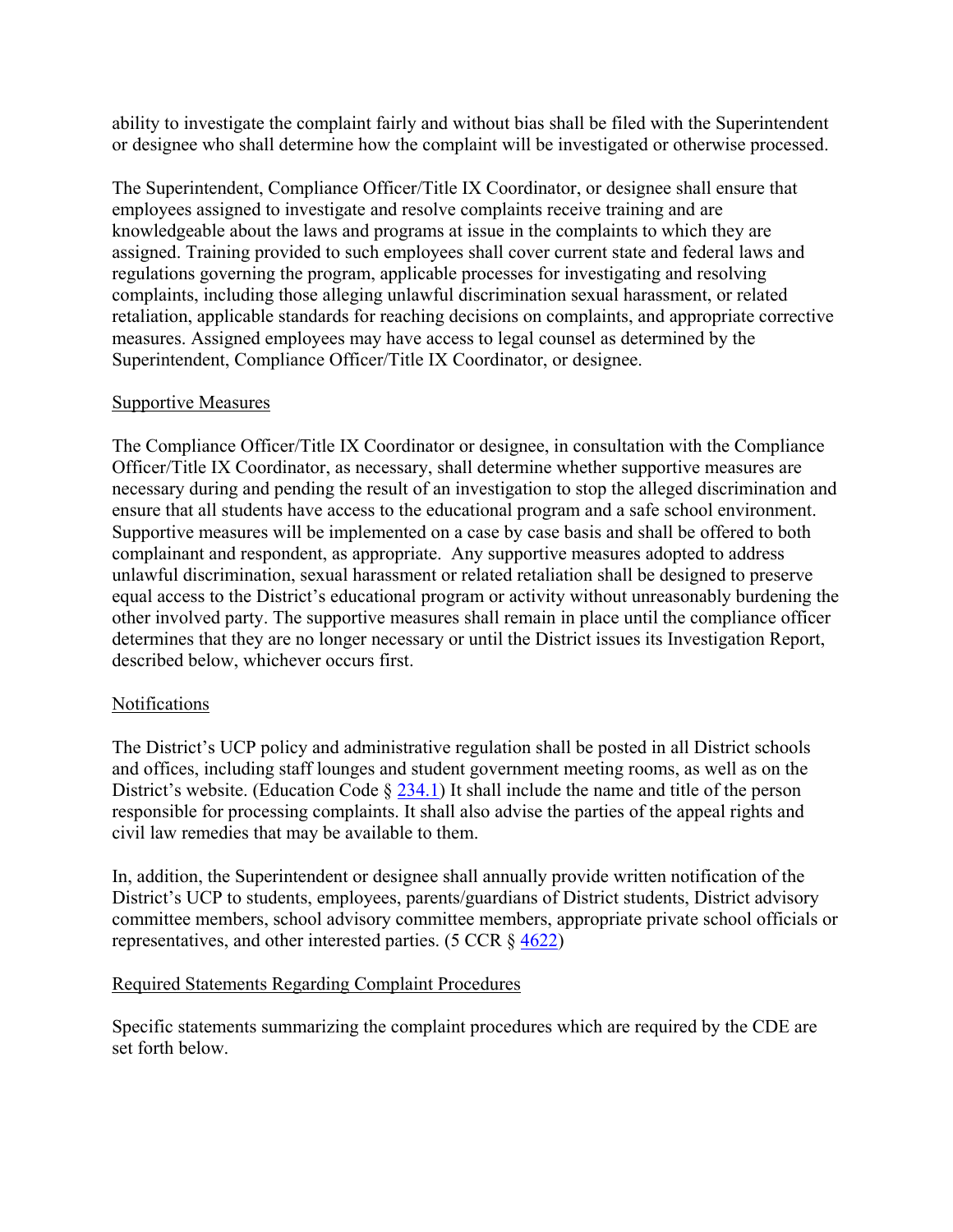1. The District has the primary responsibility to ensure compliance with applicable state and federal laws and regulations governing educational programs.

2. The complaint review shall be completed within 60 calendar days from the date of receipt of the complaint unless the complainant agrees in writing to an extension of the timeline.

3. A complaint alleging unlawful discrimination (as well as sexual harassment or related retaliation) must be filed not later than six months from the date it occurred, or six months from the date the complainant first obtained knowledge of the facts of the alleged unlawful discrimination, sexual harassment or related retaliation. The time for filing may be extended for up to 90 days by the Superintendent or designee for good cause upon written request by the complainant setting forth the reasons for the extension.

4. Complaints should be filed in writing and signed by the complainant. If a complainant is unable to put their complaint in writing, for example, due to conditions such as a disability or illiteracy, District staff shall assist in the filing of the complaint.

5. If a complaint is not filed in writing but the District receives notice of any allegation that is subject to the UCP, the District shall take affirmative steps to investigate and address the allegations, in a manner appropriate to the particular circumstances.

6. If the allegation involves unlawful discrimination, sexual harassment or related retaliation, or bullying, and the investigation determines that discrimination has occurred, the District will take steps to prevent recurrence of any discrimination and correct any discriminatory effects on the complainant, and on others, if appropriate.

7. A student enrolled in a public school shall not be required to pay a fee for his/her participation in an educational activity that constitutes an integral fundamental part of the District's educational program, including curricular and extracurricular activities.

8. The Board is required to adopt and annually update the LCAP in a manner that includes meaningful engagement of parents/guardians, students, and other stakeholders in the development and/or review of the LCAP.

9. A foster youth shall receive information about educational rights related to his/her educational placement, enrollment in and checkout from school, as well as the responsibilities of the District liaison for foster youth to ensure and facilitate these requirements and to assist the student in ensuring proper transfer of his/her credits, records, and grades when he/she transfers between schools or between the District and another District.

10. A foster youth, homeless student, former juvenile court school student, child of a military family, migratory student, or newly arrived immigrant student participating in a "Newcomer Program" who transfers into a District high school or between District high schools shall be notified of the District's responsibility to: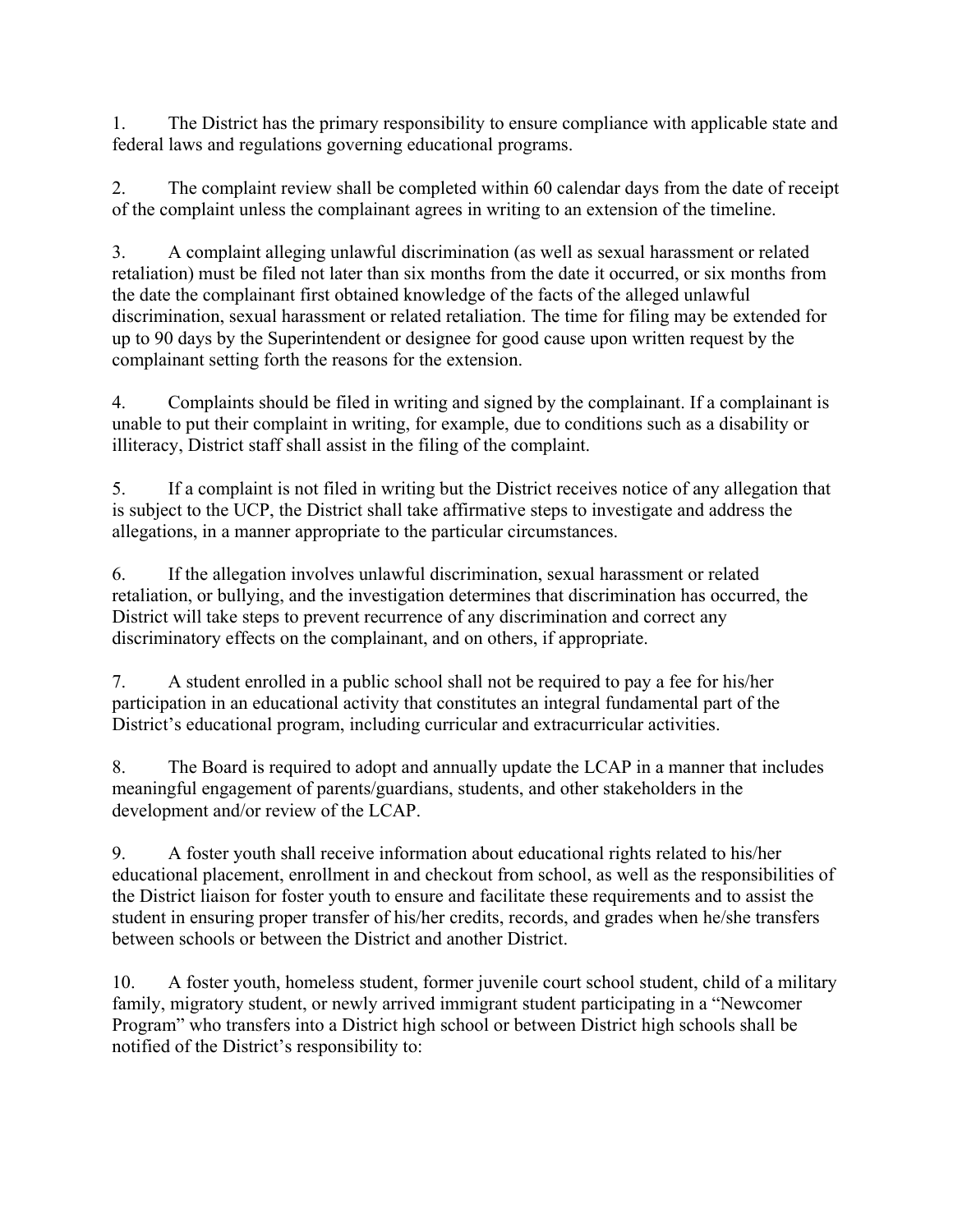a. Accept any coursework or part of the coursework that the student has satisfactorily completed in another public school, juvenile court school, or a nonpublic, nonsectarian school or agency, and to issue full or partial credit for the coursework completed.

b. Not require the student to retake any course or a portion of a course which has been satisfactorily completed in another public school, juvenile court school, or a nonpublic, nonsectarian school or agency.

c. If the student has completed their second year of high school before the transfer, provide the student information about District-adopted coursework and Board-imposed graduation requirements from which they may be exempted pursuant to Education Code section 51225.1.

11. The complainant has a right to appeal the District's Investigation Report to CDE by filing a signed written appeal within 30 calendar days of the date of the District's Investigation Report.

12. The appeal to CDE must include a copy of the complaint filed with the District and a copy of the District's Investigation Report, described below.

13. Copies of the UCP, the District's annual notifications, complete contact information of the Compliance Officer/Title IX Coordinator, and information related to Title IX as required pursuant to Education Code section 221.61 shall be available free of charge and are also available on the District's website at the following link:  $[TNSERT LINK]$ 

The Superintendent, Compliance Officer/Title IX Coordinator, or designee shall ensure that all students and parents/guardians, including students and parents/guardians with limited English proficiency, have access to the relevant information provided in the District's policy, forms, and notices concerning the UCP.

If 15 percent or more of students enrolled in a particular District school speak a single primary language other than English, the District's policy, regulation, forms, and notices concerning the UCP shall be translated into that language, in accordance with Education Code 234.1 and 48985. In all other instances, the District shall ensure meaningful access to all relevant UCP information for parents/guardians with limited English proficiency.

## Filing of Complaint

The complaint shall be presented to the Compliance Officer/Title IX Coordinator or designee who shall maintain a log of complaints received, providing each with a code number and a date stamp.

All complaints shall be filed in writing and signed by the complainant. A complaint filed on behalf of an individual student may only be filed by that student or that student's authorized representative, and cannot be filed by other parties. For more information on the processing of oral complaints that allege or express a concern of unlawful discrimination, sexual harassment or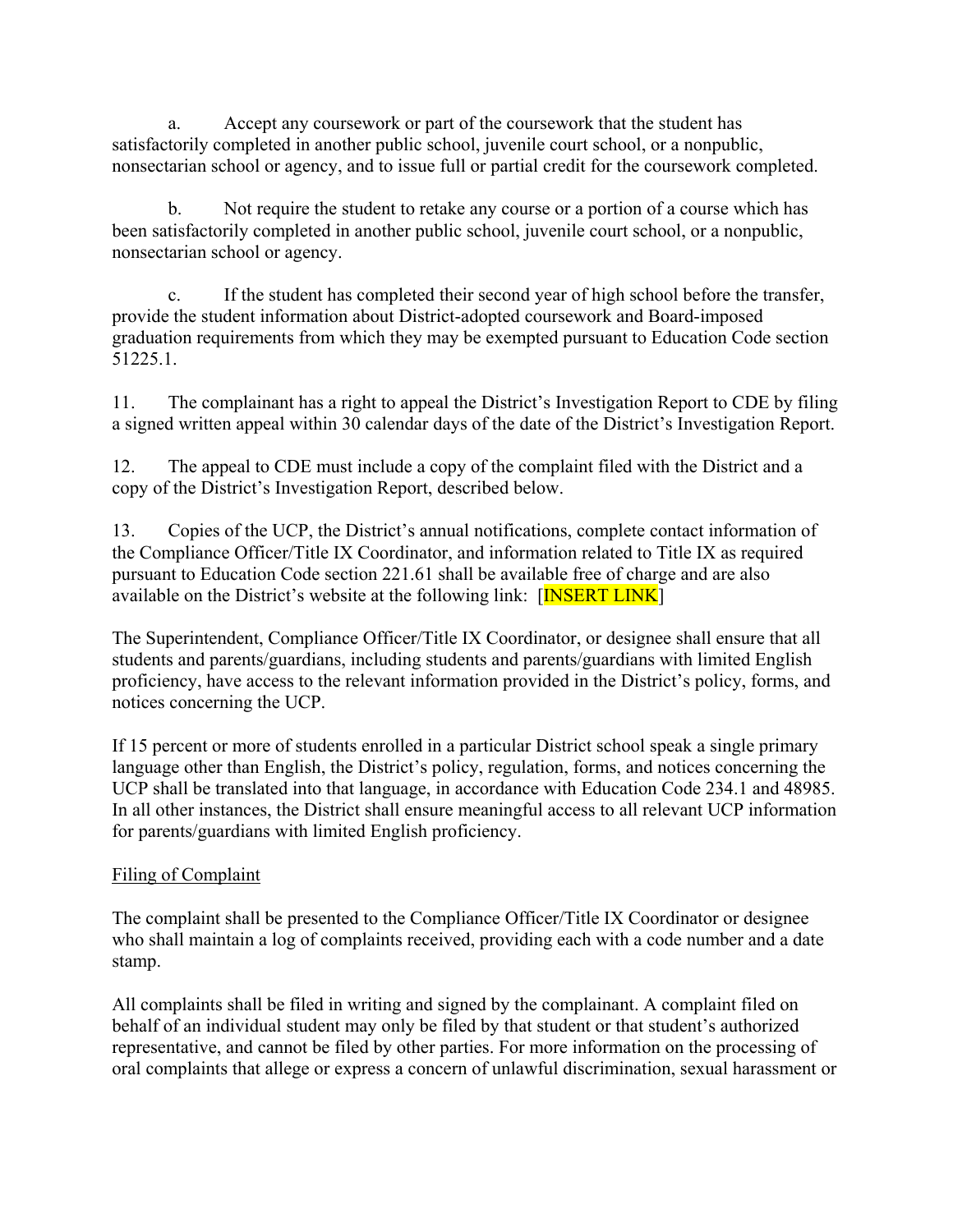related retaliation, see below. Additionally, for any oral complaint concerning bullying see BP 5131.2 - Bullying.

If the complainant is unable to put the complaint in writing, due to conditions such as disability or illiteracy, the District shall assist the complainant in the filing of the complaint.

All parties involved in the allegations shall be notified when a complaint is filed and when a decision is made. However, the Compliance Officer/Title IX Coordinator or designee shall keep all complaints or allegations of unlawful discrimination, sexual harassment or related retaliation, and bullying confidential except when disclosure is necessary to carry out the investigation, take subsequent corrective action, conduct ongoing monitoring, or maintain the integrity of the process.

The District ensures that complainants are protected from retaliation.

a. Complaints Alleging Unlawful Discrimination, Sexual Harassment and Bullying

A complaint alleging unlawful discrimination, sexual harassment or related retaliation, bullying, shall be filed no later than six months from the date the alleged unlawful discrimination, sexual harassment or related retaliation occurred, or six months from the date the complainant first obtained knowledge of the facts of the alleged unlawful discrimination, sexual harassment or related retaliation. However, the time for filing an unlawful discrimination, sexual harassment or related retaliation complaint may be extended by up to 90 calendar days, by the Superintendent, Compliance Officer/Title IX Coordinator, or designee for good cause, upon receipt of written request from the complainant setting forth the reasons for the extension.

The complaint shall be filed by a student who alleges that they have personally suffered unlawful discrimination, sexual harassment or related retaliation, or bullying, or by that student's duly authorized representative.

When the complainant/alleged victim of unlawful discrimination, sexual harassment or related retaliation, or bullying, requests confidentiality, the Compliance Officer/Title IX Coordinator, and/or designee shall inform the complainant/victim that the request may limit the District's ability to investigate the conduct or take other necessary action, and the District must assess whether it is possible for to honor the request for confidentiality, which still ensuring the safety of all students.

When a complaint alleging unlawful discrimination, sexual harassment or related retaliation, or bullying is filed anonymously, the Compliance Officer/Title IX Coordinator or designee may pursue an investigation or respond otherwise, as deemed appropriate, depending on the specificity and reliability of the information provided and the seriousness of the allegation.

(cf. Bullying- BP 5131.2)

b. Complaints Alleging Noncompliance with Student Fees and the LCAP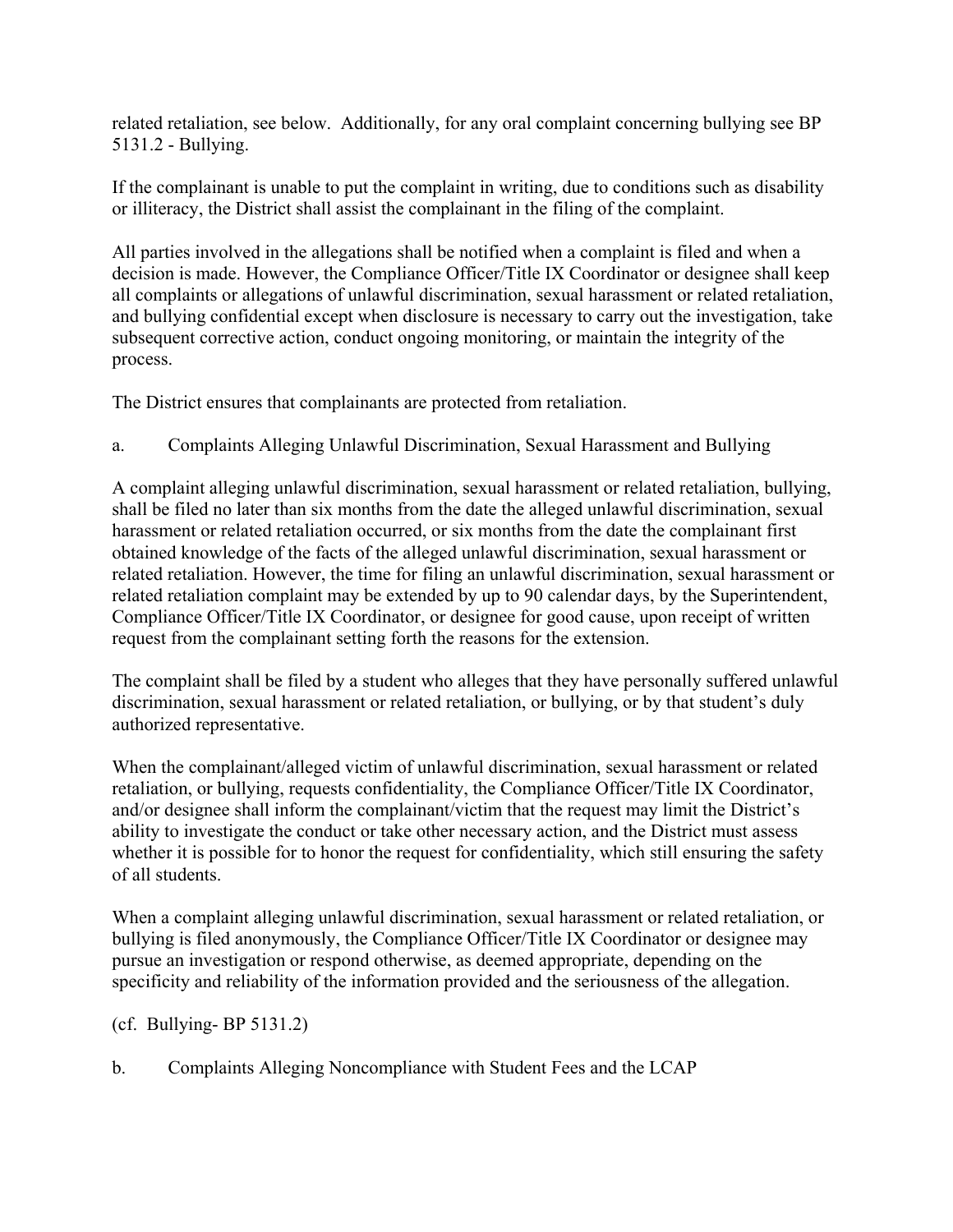A pupil fees complaint and/or an LCAP complaint may be filed anonymously if the complaint provides evidence or information leading to evidence to support an allegation of noncompliance. A complaint about a violation of the prohibition against the charging of unlawful student fees may be filed with the principal of the school or with the Superintendent or designee. Any such complaint shall be filed no later than one year from the date the alleged violation occurred.

### c. Complaints Alleging Violations of Laws or Regulations Regarding Specified Programs

A complaint alleging District violation of applicable state or federal law or regulations governing specified programs may be filed by any individual, public agency, or organization. These complaints may concern adult education programs, consolidated categorical aid programs, migrant education, career technical and technical education training programs, child care and development programs, migrant child education, juvenile court schools, school safety plans, deficiencies related to state preschool health and safety issues for a California state preschool program, and any other District-implemented state categorical program that is not funded through the local control funding formula pursuant to Education Code section 64000(a).

#### Informal Resolution

The Compliance Officer/Title IX Coordinator or designee may discuss with all the parties to a complaint the possibility of using informal resolution. However, informal resolution shall not be offered or used to resolve any complaint involving an allegation of sexual assault by a student against an employee or where there is a reasonable risk that a party would feel compelled to participate. If the parties voluntarily agree to informal resolution, the Compliance Officer/Title IX Coordinator or designee shall make all arrangements for this process. The Compliance Officer/Title IX Coordinator or designee shall ensure that the use of an informal process is consistent with state and federal laws and regulations.

Before initiating the informal resolution of a complaint alleging unlawful discrimination, sexual harassment or related retaliation, or bullying, the Compliance Officer/Title IX Coordinator or designee shall ensure that all parties agree to make any involved mediator a party to relevant confidential information. The Compliance Officer/Title IX Coordinator or designee shall also notify all parties of the right to end the informal process at any time prior to the conclusion of a District's investigation.

If the informal resolution process does not resolve the problem within the parameters of law, the Compliance Officer/Title IX Coordinator or designee shall proceed with an investigation of the complaint. The use of informal resolution shall extend the District's timelines for investigating and resolving the complaint should the Compliance Officer/Title IX Coordinator or designee determine an extension of time is necessary and reasonable. If informal resolution is unsuccessful, the District shall then continue with subsequent steps specified herein.

#### Investigation of Complaint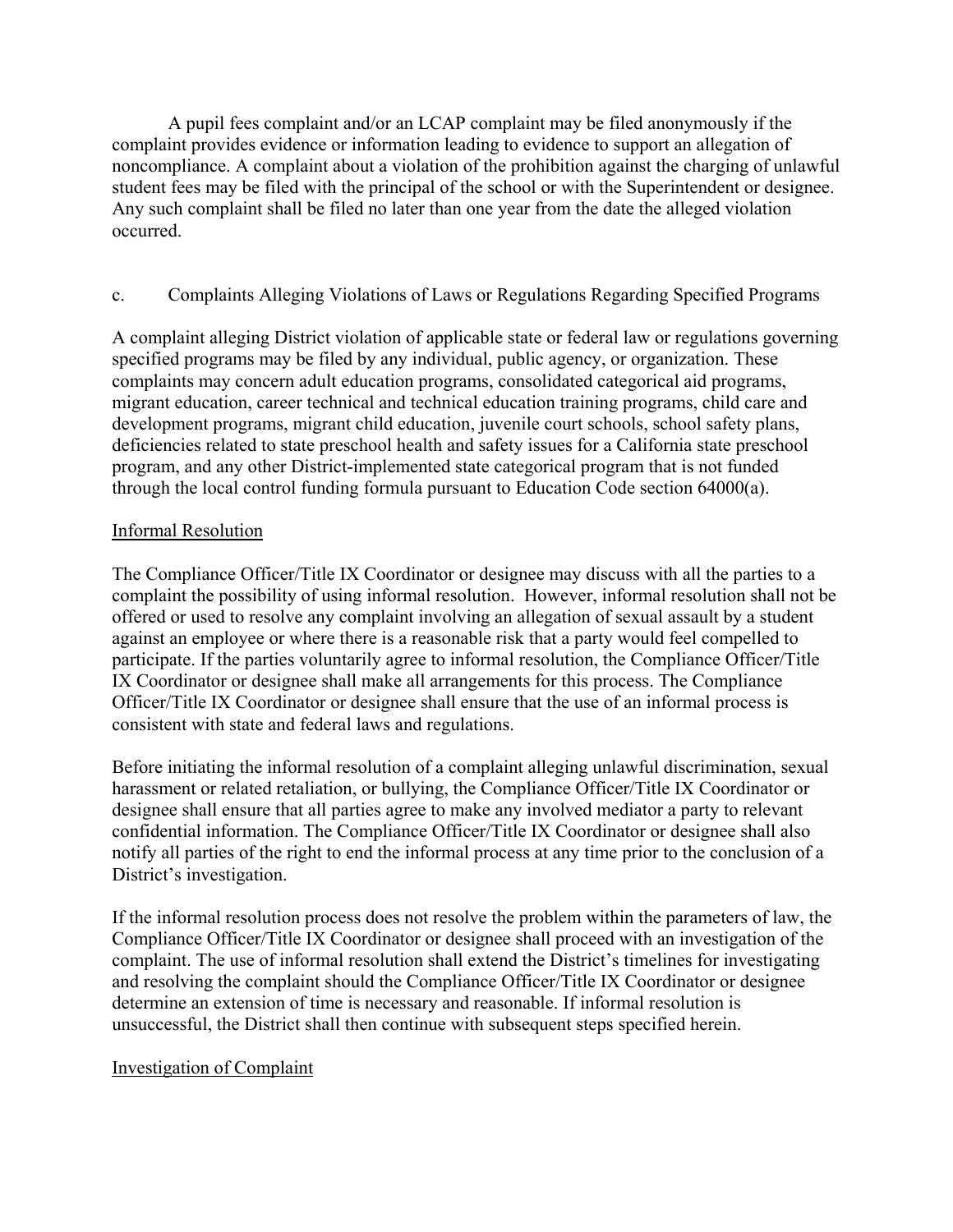During the investigation each party and/or the party's representative shall be provided an opportunity to present to the Compliance Officer/Title IX Coordinator or designee any evidence, or information leading to evidence, to support the allegations in the complaint. Such evidence or information may be presented at any time during the investigation.

In conducting the investigation, the Compliance Officer/Title IX Coordinator or designee shall collect all available documents and review all available records, notes, or statements related to the complaint, including any additional evidence or information received from the parties during the course of the investigation. The Compliance Officer/Title IX Coordinator or designee shall individually interview all available witnesses with information pertinent to the complaint, as is deemed necessary and appropriate, and may visit any reasonably accessible location where the relevant actions are alleged to have taken place. At appropriate intervals, the Compliance Officer/Title IX Coordinator or designee shall inform both parties of the status of the investigation.

To investigate a complaint alleging unlawful discrimination, sexual harassment or related retaliation, or bullying, the Compliance Officer/Title IX Coordinator or designee shall interview the alleged victim(s), any alleged offenders, and other relevant witnesses privately, separately, and in a confidential manner. As necessary, additional staff or legal counsel may conduct or support the investigation.

Refusal by the complainant to provide the investigator with documents or other evidence related to the allegations in the complaint, or to otherwise fail or refuse to cooperate in the investigation or engage in any other obstruction of the investigation, may result in the dismissal of the complaint because of a lack of evidence to support the allegations. Similarly, a respondent's refusal to provide the District with documents or other evidence related to the allegations in the complaint, failure or refusal to cooperate in the investigation, or engagement in any other obstruction of the investigation may result in a finding, based on evidence collected, that a violation has occurred and in the imposition of a remedy in favor of the complainant. Refusal by the District to provide the investigator with access to records and/or other information related to the allegation in the complaint, or to otherwise fail or refuse to cooperate in the investigation or engage in any other obstruction of the investigation, may result in a finding based on evidence collected that a violation has occurred and may result in the imposition of a remedy in favor of the complainant.

In accordance with BP 5131.2 - Bullying, if during the investigation it is determined that a complaint is about nondiscriminatory bullying, the Compliance Officer/Title IX Coordinator or designee shall inform the complainant and shall take all necessary actions to resolve the complaint. An Investigation Report, outlined below, will not be issued.

#### Investigation Report

A UCP complaint will be investigated and an Investigation Report will be issued to the complainant and respondent within 60 calendar days from the date of the receipt of the complaint, unless the complainant agrees in writing to an extension of time.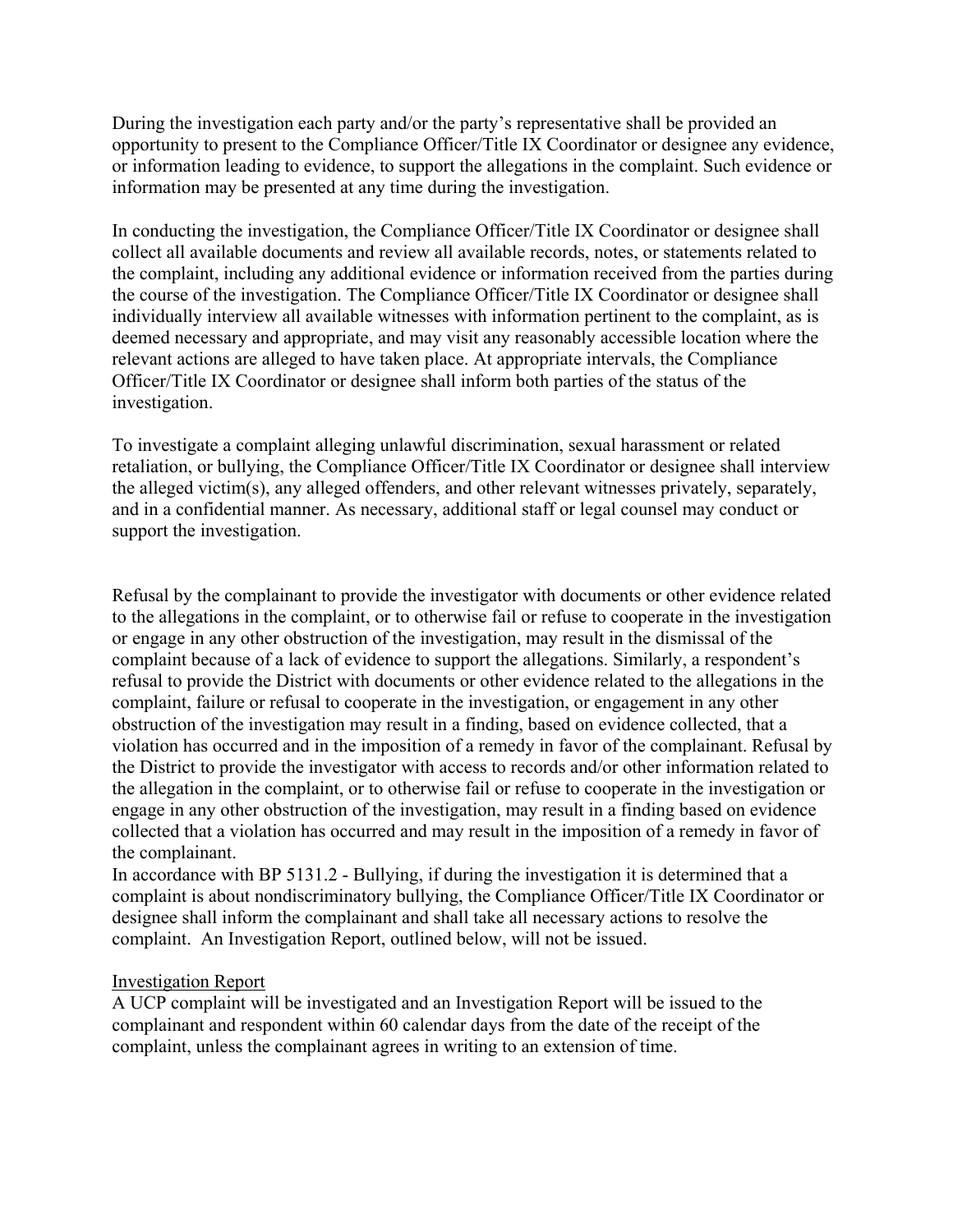Information about the relevant part of the Investigation Report may also be communicated to other parties who may be involved in implementing the Investigation Report or are affected by the complaint, as long as the privacy of the parties is protected. In a complaint alleging unlawful discrimination, sexual harassment or related retaliation, notice of the District's Investigation Report to the victim shall include information about any sanction to be imposed upon the respondent that relates directly to the victim.

If the complaint involves a limited-English-proficient student or parent/guardian and the student involved attends a school at which 15 percent or more of the students speak a single primary language other than English, then the Investigation Report shall also be translated into that language. In all other instances, the District shall ensure meaningful access to all relevant information for parents/guardians with limited English proficiency.

The Investigation Report shall be based on the evidence and will contain the following elements:

1. The findings of fact based on the evidence gathered, which may take into account: witness statements; the relative credibility of individuals involved; how the complaining individual reacted to the incident; any documentary or other evidence relating to the alleged conduct; past instances of similar conduct by alleged offenders; and past false allegations made by the complainant.

2. The conclusion(s) providing a clear determination as to each allegation as to whether the District is in compliance with relevant law.

For complaints of unlawful discrimination, sexual harassment or related retaliation, the Investigation Report shall include a determination for each allegation as to whether unlawful discrimination (including bullying based on a protected class), sexual harassment or related retaliation has occurred.

The determination of whether an unlawful hostile environment exists may involve consideration of: the manner in which the misconduct affected one or more students' education; the type, frequency, and duration of the misconduct; the relationship between the alleged victim(s) and offender(s); the number of persons engaged in the conduct and at whom the conduct was directed; the size of the school, location of the incidents, and context in which they occurred; and other incidents at the school involving different individuals.

3. Corrective action(s), if any are warranted, including any actions that have been taken or will be taken to address the allegation(s) in the complaint and including, with respect to a student fees complaint, a remedy that comports with Education Code section 49013 and 5 CCR section 4600.

For complaints of unlawful discrimination (including bullying based on a protected class), sexual harassment or related retaliation, the Investigation Report may, as required by law, include: the corrective actions imposed on the respondent; individual remedies offered or provided to the complainant or another person who was the subject of the complaint, but this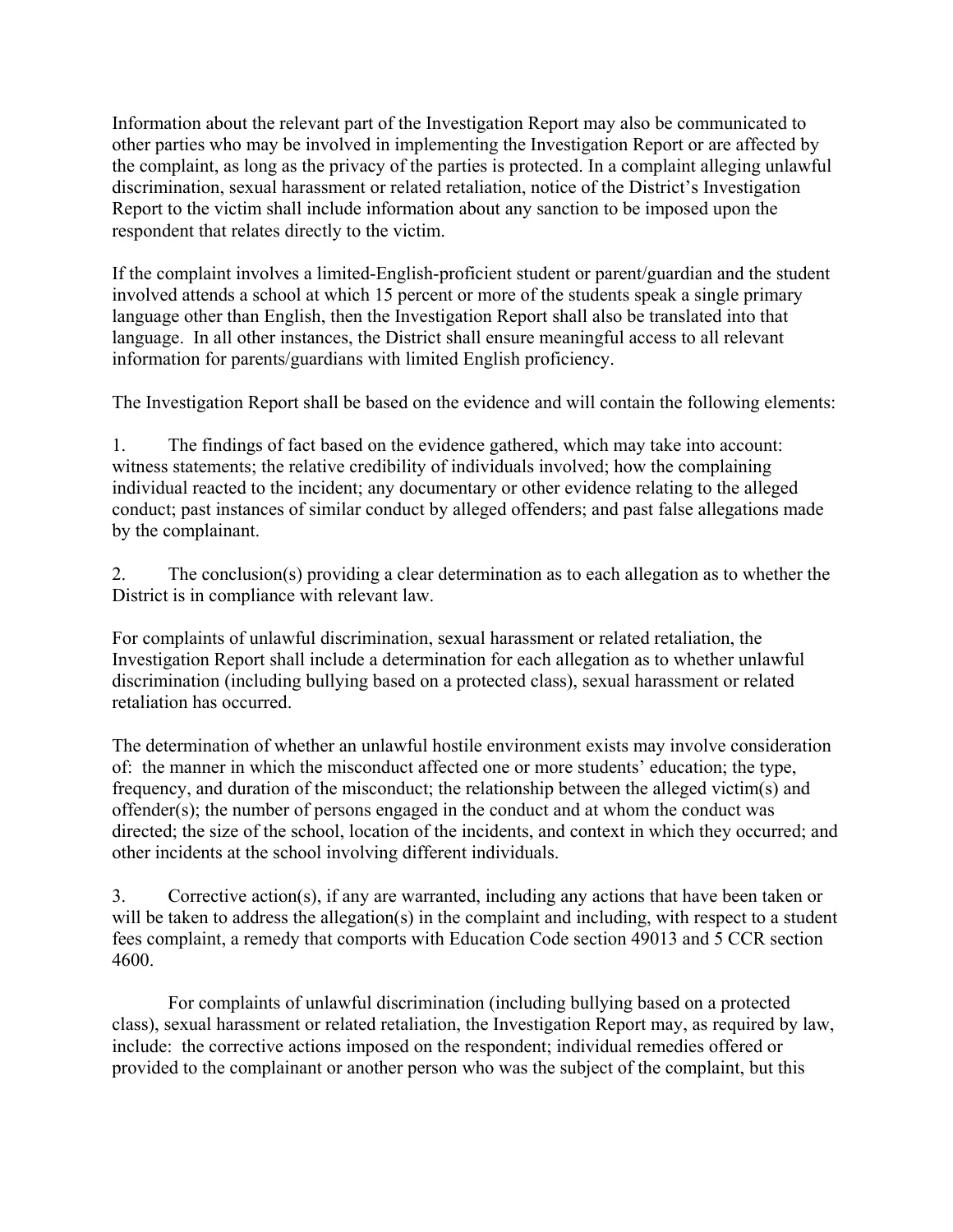information should not be shared with the respondent; and systemic measures the school has taken to eliminate a hostile environment and prevent recurrence.

4. Notice of the complainant's right to appeal the District's Investigation Report to the CDE within 30 calendar days of the date of the District's Investigation Report, except when UCP has been used to address a complaint not described in section 4610(b).

An appeal is a request made in writing to a level higher than the original reviewing level by an aggrieved party requesting reconsideration or a reinvestigation of the lower adjudicating body's decision.

5. Procedures to be followed for initiating an appeal to the CDE.

The Investigation Report may also include follow-up procedures to prevent recurrence or retaliation and for reporting any subsequent problems.

For complaints alleging unlawful discrimination, sexual harassment or related retaliation, based on state law, the Investigation Report shall also include a notice to the complainant that:

1. The complainant may pursue available civil law remedies outside of the District's complaint procedures, including seeking assistance from mediation centers or public/private interest attorneys, 60 calendar days after the filing of an appeal with CDE.

2. The 60 days moratorium does not apply to complaints seeking injunctive relief in state courts or to discrimination complaints based on federal law.

3. Complaints alleging discrimination based on race, color, national origin, sex, gender, disability, or age may also be filed with the U.S. Department of Education, Office for Civil Rights at www.ed.gov/ocr within 180 days of the alleged discrimination.

# Corrective Actions

When a complaint is found to have merit, the Compliance Officer/Title IX Coordinator or designee may adopt any appropriate corrective action permitted by law. Appropriate corrective actions that focus on the larger school or District environment may include, but are not limited to: actions to reinforce District policies; training for faculty, staff, and students; updates to school policies; or school climate surveys.

For complaints involving unlawful discrimination (including bullying based on a protected class), sexual harassment or related retaliation, appropriate remedies that may be offered to the victim but not communicated to the respondent may include, but are not limited to, the following:

- 1. Counseling;
- 2. Academic support;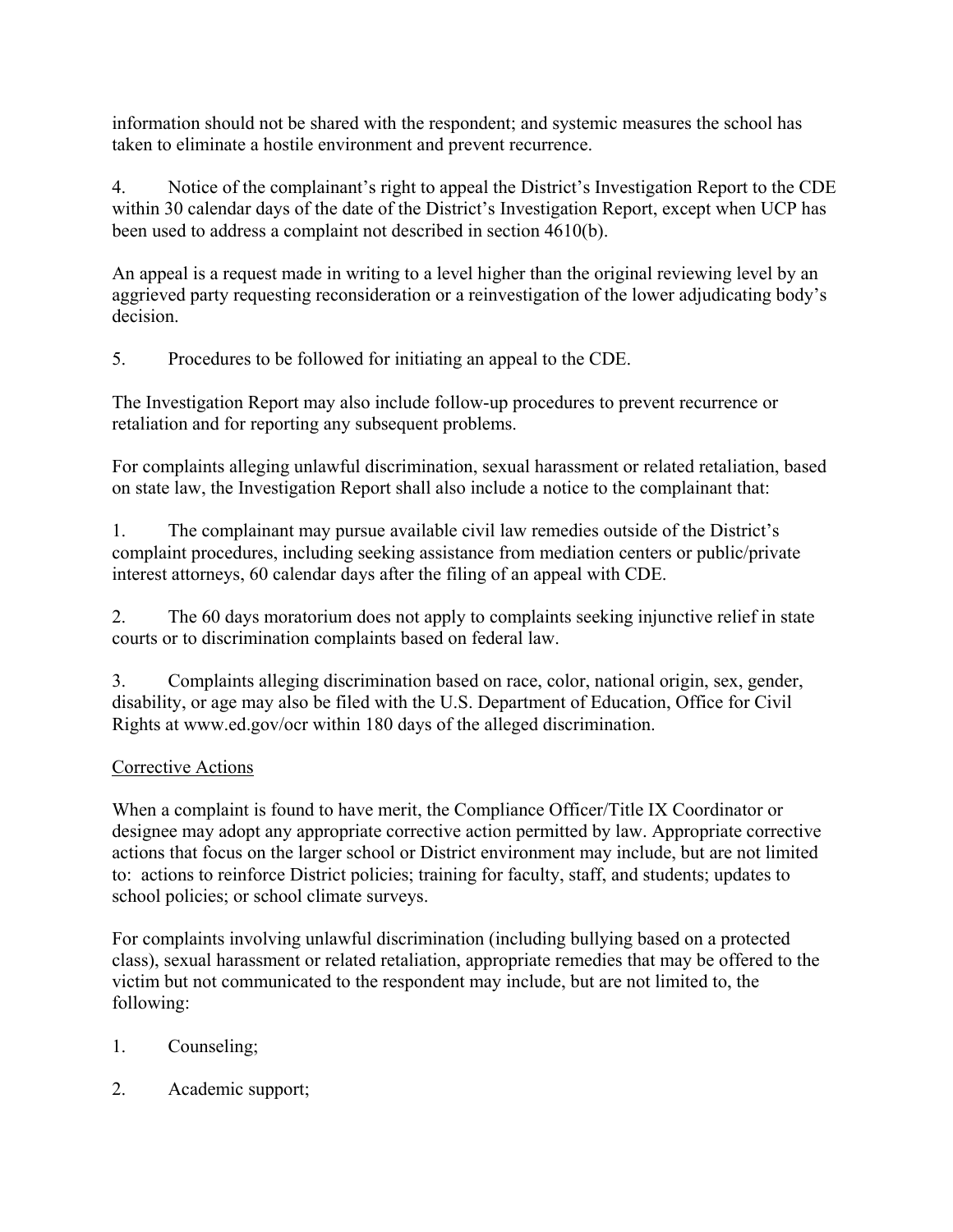3. Health services;

4. Assignment of an escort to allow the victim to move safely about campus;

5. Information regarding available resources and how to report similar incidents or retaliation;

6. Separation of the victim from any other individuals involved, provided the separation does not penalize the victim;

7. Restorative justice;

8. Follow-up inquiries to ensure that the conduct has stopped and there has been no retaliation; and/or

9. Determination of whether any past actions of the victim that resulted in discipline were related to the treatment the victim received and described in the complaint.

For complaints involving unlawful discrimination (including bullying based on a protected class), sexual harassment or related retaliation, appropriate corrective actions that focus on a student respondent may include, but are not limited to, the following:

- 1. Transfer from a class or school, as permitted by law;
- 2. Parent/guardian conference;
- 3. Education regarding the impact of the conduct on others;
- 4. Positive behavior support;
- 5. Referral to a student success team;

6. Denial of participation in extracurricular or co-curricular activities or other privileges as permitted by law; and/or

7. Disciplinary action, such as suspension or expulsion, as permitted by law.

When an employee is found to have committed unlawful discrimination (including bullying based on a protected class), sexual harassment or related retaliation, the District shall take appropriate disciplinary action, up to and including dismissal, in accordance with applicable law and collective bargaining agreement.

For any complaint involving allegations of unlawful discrimination (including bullying based on a protected class), sexual harassment or related retaliation, regardless of whether the allegations are substantiated, the District may also consider training and other interventions for the larger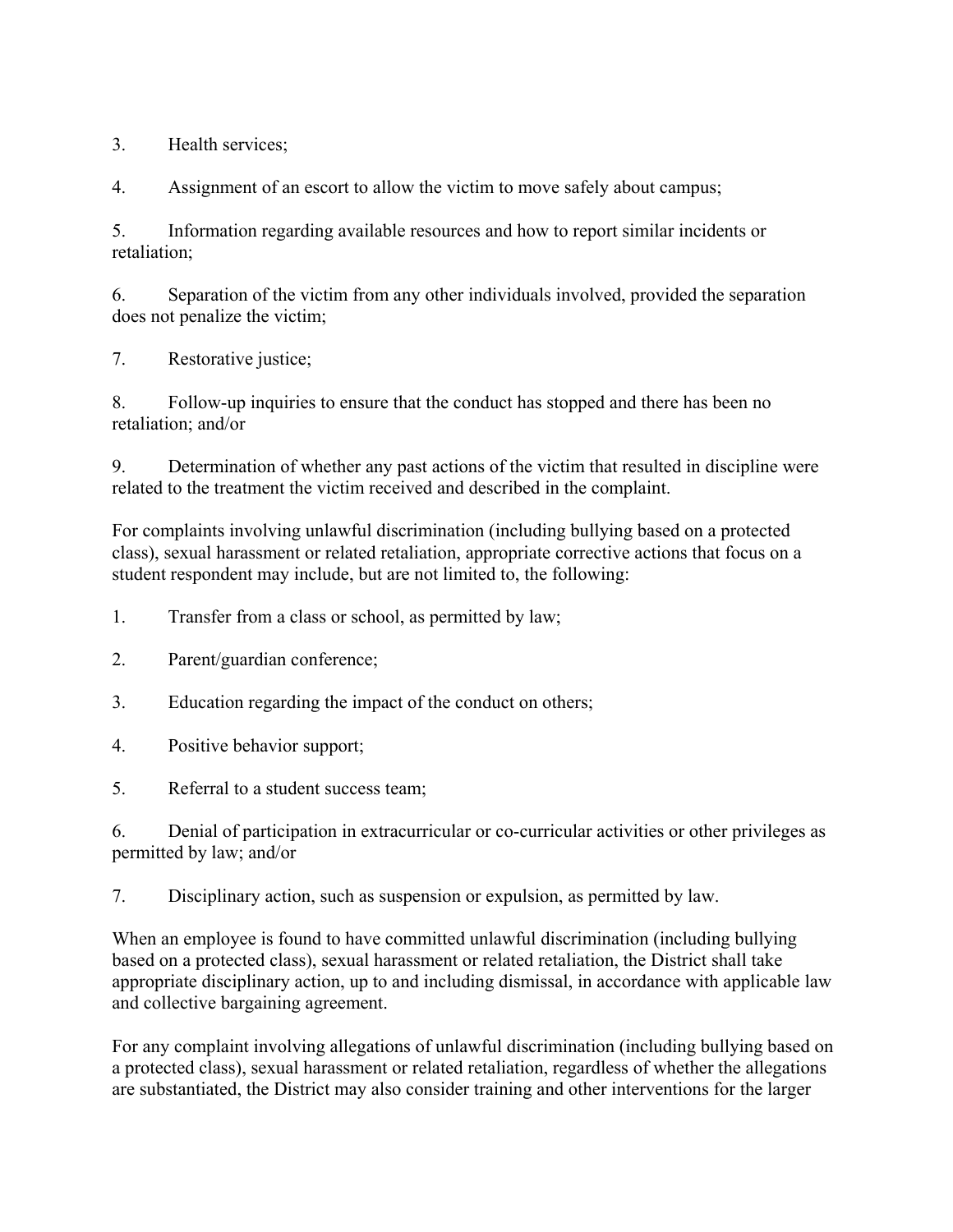school community to ensure that students, staff, and parents/guardians understand the types of behavior that constitute unlawful discrimination (such as discriminatory harassment, intimidation, or bullying), that the District does not tolerate it, and how to report and respond to it.

When a complaint is found to have merit, an appropriate remedy shall be provided to the complainant or other affected person.

If the District finds merit in any other UCP complaint, the District shall provide an appropriate remedy to the affected pupils, parents and guardians, which in the case of pupil fees, also includes reasonable efforts by us to ensure full reimbursement to all affected pupils, parents and guardians subject to procedures established through regulations adopted by the state board.

## Appeals to the California Department of Education (CDE)

To appeal the Decision the complainant must file a written appeal within 30 calendar days of the date of the Investigation Report (5 CCR 4632). In order to request an appeal, the complainant must specify and explain the basis for the appeal, including at least one of the following:

1. The District failed to follow its complaint procedures;

2. The Investigation Report lacks material findings of fact necessary to reach a conclusion of law;

3. The material findings of fact in the Investigation Report are not supported by substantial evidence;

4. The legal conclusion in the Investigation Report is inconsistent with the law; and/or

5. The corrective actions fail to provide a proper remedy.

The appeal shall be sent to the CDE with a copy of the original locally filed complaint, and a copy of the District's Investigation Report.

Upon notification by CDE that the complainant has appealed the District's Investigation Report, the Superintendent, Compliance Officer/Title IX Coordinator, or designee shall forward the following documents to CDE within 10 days:

1. A copy of the original complaint;

2. A copy of the written Investigation Report;

3. A summary of the nature and extent of the investigation conducted by the District, if not covered by the Investigation Report;

4. A copy of the investigation file including, but not limited to, all notes, interviews, and documents submitted by the parties and gathered by the investigator;